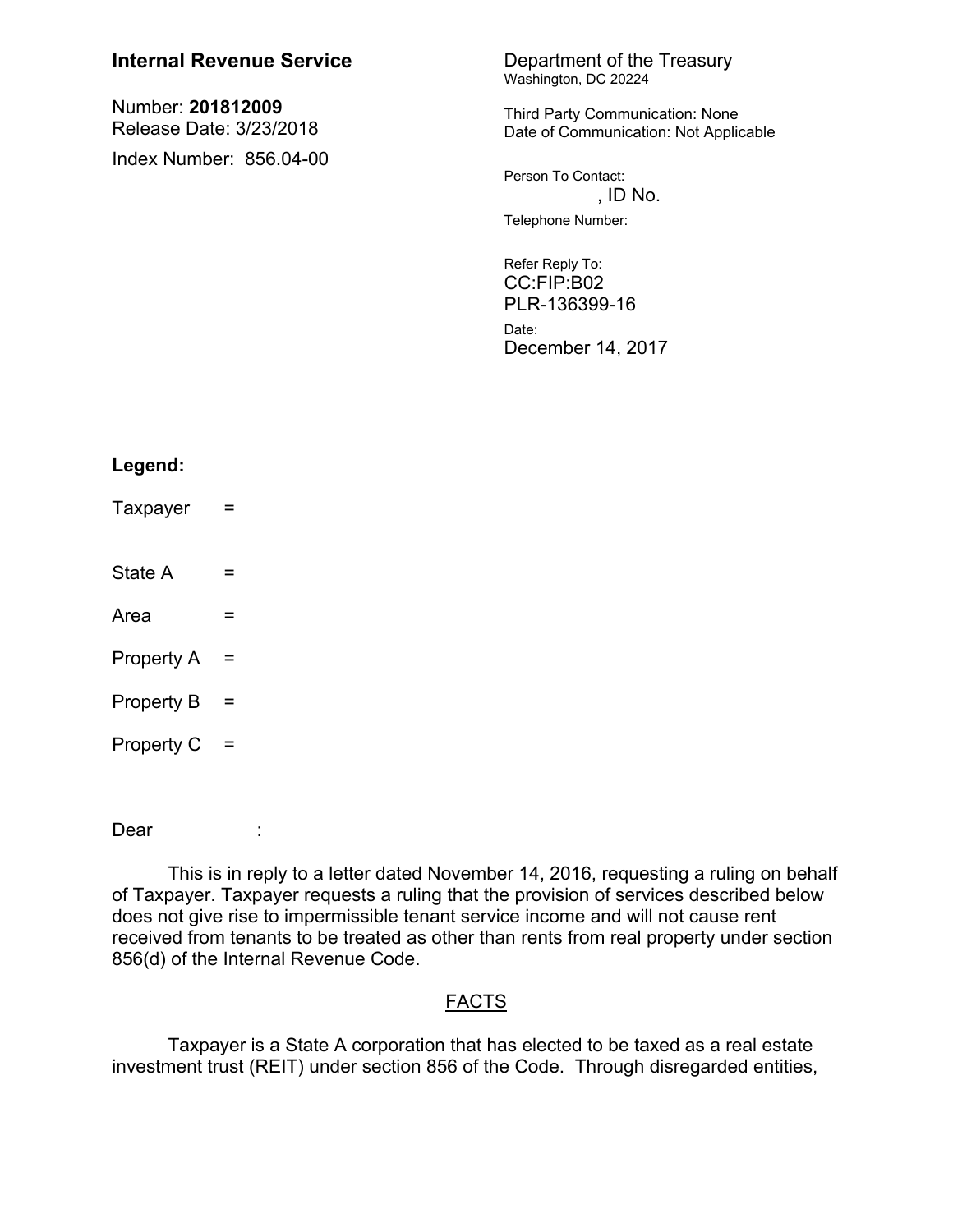Taxpayer wholly owns three separate residential properties in Area: Property A, Property B, and Property C (each a "Property" and collectively, the "Properties").

#### Description of the Properties

Each Property includes some or all of the following amenities that are available to all tenants of that Property at no additional cost: a swimming pool; an exercise room with exercise equipment, televisions, and water; sports courts and related equipment; a tennis court; a fire pit; a roof deck; a lounge with a television, a movie screen, and games; a kitchen; a picnic area with grills; a playground; a dog playground; a jogging path; laundry rooms; and a business center (collectively, the "Facilities").

Taxpayer represents that rent attributable to personal property that is leased under, or in connection with, any lease of the Properties does not exceed 15 percent of the total rent for the taxable year attributable to both the real and personal property leased under, or in connection with, such lease.

#### Services provided at the Properties

 $\overline{a}$ 

Taxpayer provides the following services at each Property: leasing functions; wireless internet in common areas of the Property; ordinary and necessary maintenance functions such as service to HVAC, plumbing, and electrical systems, and repair of basic kitchen appliances and light fixtures in tenants' units; landscaping of the Property's grounds; security services; routine doorman services as described below; and routine maintenance, cleaning, and activities to ensure the safety and security of tenants and Taxpayer's property in the common areas, including the Facilities described above (collectively, the "Taxpayer Provided Services"). The doorman services provided at each Property include managing the flow of residents and non-residents into and out of the Property, monitoring security cameras and other security systems, admitting guests, receiving packages, assisting locked-out tenants, and acting as the first point of contact for an apartment emergency.

Taxpayer will also engage in occasional marketing activities (hereinafter, the "Marketing Services") to enhance its ability to attract new tenants and keep existing tenants. The Marketing Services are seasonal holiday parties and social events<sup>1</sup> to help bolster a positive atmosphere and feeling of community at the Properties, which will attract new tenants and induce current tenants to renew their leases. The Marketing Services will be available to all tenants, and not specifically to any particular tenant.

Taxpayer represents that the Taxpayer Provided Services and Marketing Services are customarily furnished or rendered in connection with the rental of real property in luxury apartment buildings located in the geographic area where the

 $1$  Social events may include a tasting event (for which a local merchant may donate products), a breakfast, a happy hour, an ice cream party, an outing, a bingo night, a raffle, or a pool party.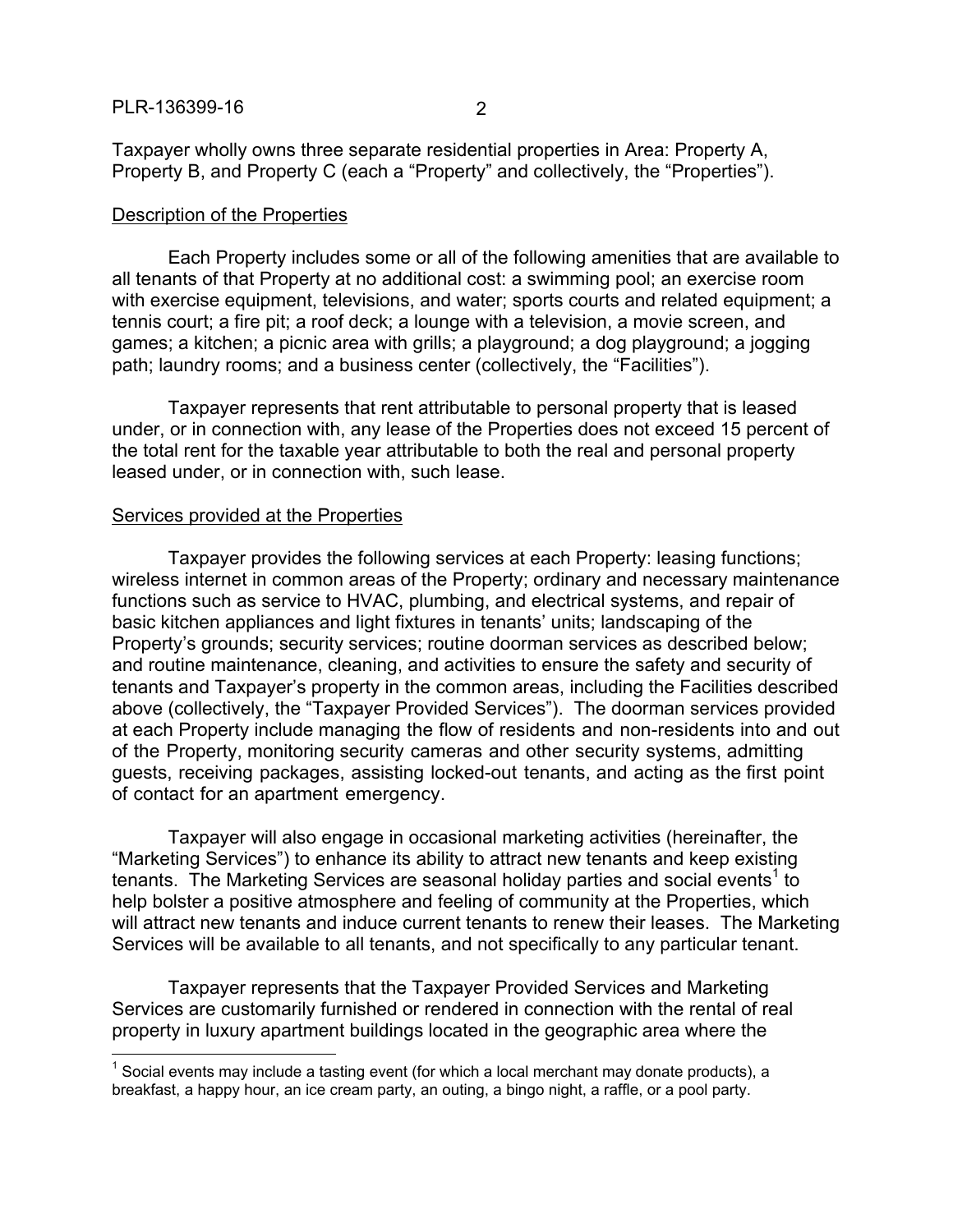Properties are located. Taxpayer further represents that the Taxpayer Provided Services and Marketing Services are provided to all tenants and do not constitute personal services rendered to any particular tenant.

#### Services provided by a third party:

In addition to the services provided by Taxpayer, Taxpayer has hired independent contractors from whom it does not derive or receive any income to provide lifeguards at the pools, extermination services, and cable and internet.

#### LAW AND ANALYSIS

Section 856(c)(2) provides that at least 95 percent of a REIT's gross income must be derived from, among other sources, rents from real property.

Section 856(c)(3) provides that at least 75 percent of a REIT's gross income must be derived from, among other sources, rents from real property.

Section 856(d)(1) provides that rents from real property include (subject to exclusions provided in section 856(d)(2)): (A) rents from interests in real property; (B) charges for services customarily furnished or rendered in connection with the rental of real property, whether or not such charges are separately stated; and (C) rent attributable to personal property leased under, or in connection with, a lease of real property, but only if the rent attributable to the personal property for the taxable year does not exceed 15 percent of the total rent for the tax year attributable to both the real and personal property leased under, or in connection with, such lease.

Section 1.856-4(b)(1) provides that, for purposes of §§ 856(c)(2) and (c)(3), the term "rents from real property" includes charges for services customarily furnished or rendered in connection with the rental of real property, whether or not the charges are separately stated. Services furnished to tenants of a particular building will be considered customary if, in the geographic market in which the building is located, tenants in buildings of a similar class (such as luxury apartment buildings) are customarily provided with the service.

Section 1.856-4(b)(5)(ii) provides that trustees or directors of the REIT are not required to delegate or contract out their fiduciary duty to manage the trust itself, as distinguished from rendering or furnishing services to the tenants of the property or managing or operating the property. Thus, the trustees or directors may do all those things necessary, in their fiduciary capacities, to manage and conduct the affairs of the trust itself, including establishing rental terms, choosing tenants, entering into renewal of leases, and dealing with taxes, interest, and insurance relating to the trust's property. The trustees may also make capital expenditures with respect to the trust's property (as defined in section 263) and may make decisions as to repairs of the trust's property (of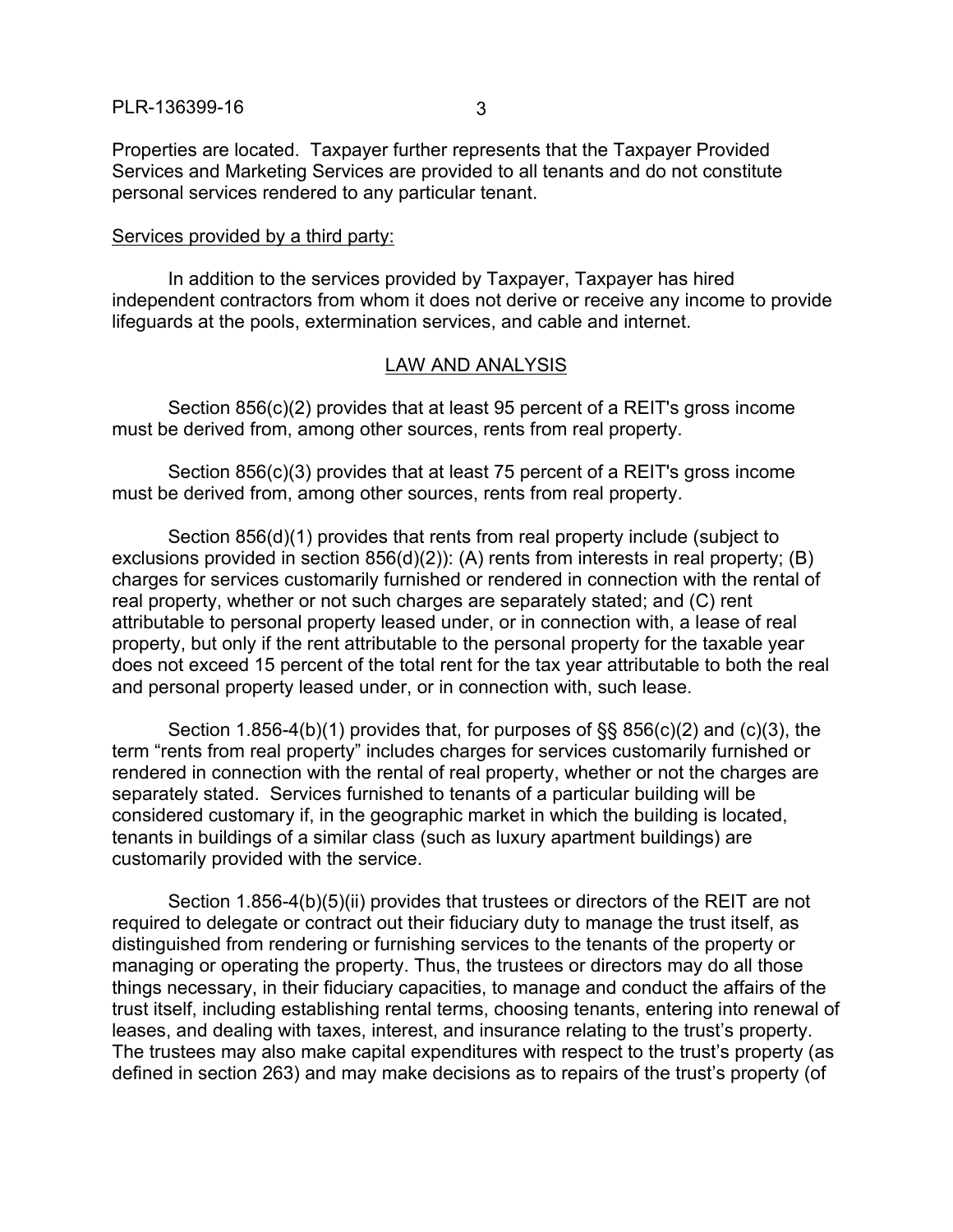the type that would be deductible under section 162), the cost of which may be borne by the trust. See also Rev. Rul. 67-353, 1967-2 C.B. 252.

Section 856(d)(2)(C) provides that any impermissible tenant service income is excluded from the definition of rents from real property. Section 856(d)(7)(A) defines impermissible tenant service income to mean, with respect to any real or personal property, any amount received or accrued directly or indirectly by the REIT for services furnished or rendered by the REIT to the tenants of such property, or for managing or operating such property.

Section 856(d)(7)(B) provides that if the amount of impermissible tenant service income exceeds one percent of all amounts received or accrued during any taxable year directly or indirectly by the REIT with respect to such property, the impermissible tenant service income of the REIT will include all of the amounts received or accrued with respect to the property. Section 856(d)(7)(D) provides that the amounts treated as received by a REIT for any impermissible tenant service shall not be less than 150 percent of the direct cost of the REIT in furnishing or rendering the service (or providing the management or operation).

Section 856(d)(7)(C) provides certain exclusions from impermissible tenant service income. For purposes of section 856(d)(7)(A), services furnished or rendered, or management or operation provided, through an independent contractor from whom the REIT does not derive or receive any income shall not be treated as furnished, rendered, or provided by the REIT, and there shall not be taken into account any amount which would be excluded from unrelated business taxable income under section 512(b)(3) if received by an organization described in section 511(a)(2).

Section 512(b)(3) provides, in part, that there shall be excluded from the computation of unrelated business taxable income all rents from real property and all rents from personal property leased with such real property, if the rents attributable to such personal property are an incidental amount of the total rents received or accrued under the lease, determined at the time the personal property is placed in service.

Section 1.512(b)-1(c)(5) provides that payments for the use or occupancy of rooms and other space where services are also rendered to the occupant, such as for the use or occupancy of rooms or other quarters in hotels, boarding houses, or apartment houses furnishing hotel services, or in tourist camps or tourist homes, motor courts or motels, or for the use or occupancy of space in parking lots, warehouses, or storage garages, do not constitute rent from real property. Generally, services are considered rendered to the occupant if they are primarily for his convenience and are other than those usually or customarily rendered in connection with the rental of rooms or other space for occupancy only. The supplying of maid service, for example, constitutes such service; whereas the furnishing of heat and light, the cleaning of public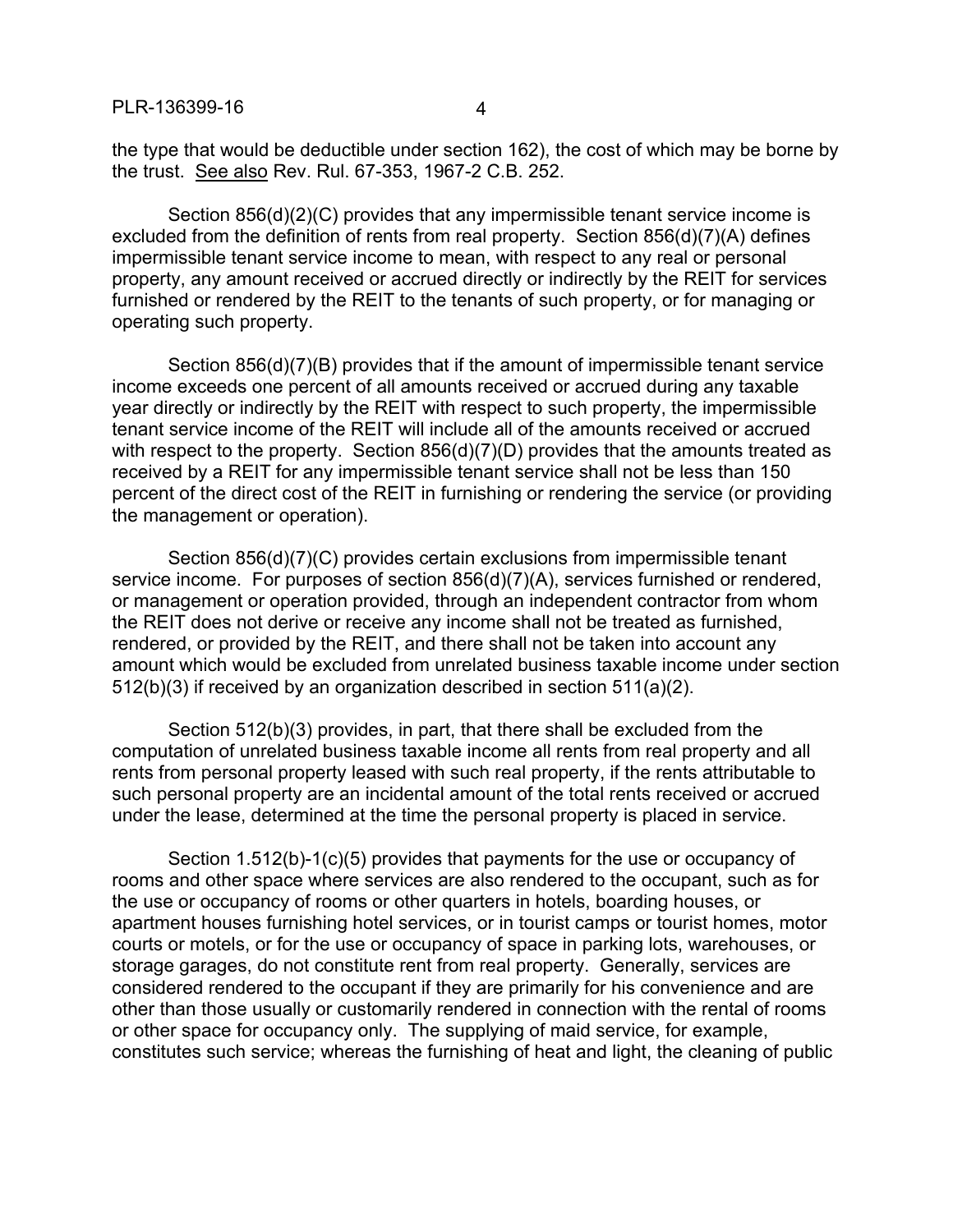entrances, exits, stairways, and lobbies, and the collection of trash are not considered as services rendered to the occupant.

In determining whether a taxpayer has income that is impermissible tenant service income, only the income that is attributable to a provision of a service is analyzed. Although services may be provided in the Facilities, the Facilities themselves are not services. Income that is attributable to making available to all tenants at no additional cost a space such as one of the Facilities is not income from the provision of a service and is therefore not impermissible tenant service income. Any services (e.g., the Taxpayer Provided Services) that are provided in or with respect to the Facilities are analyzed as any other service provided to tenants.

Taxpayer has represented that the Taxpayer Provided Services and Marketing Services are customarily furnished or rendered in connection with the rental of real property in luxury apartment buildings located in the geographic area where the Properties are located. Taxpayer further represents that the Taxpayer Provided Services and Marketing Services are provided to all tenants and do not constitute personal services rendered to any particular tenant.

The income from the Taxpayer Provided Services and Marketing Services is, for purposes of determining whether the income is qualifying income for REIT qualification purposes, income that would be excluded from unrelated business taxable income under section 512(b)(3) if received by an organization described in section 511(a)(2) or is an activity that is a fiduciary duty to manage the trust itself. Taxpayer represents that any additional services are provided through independent contractors from whom Taxpayer does not derive or receive any income.

Accordingly, income from the Taxpayer Provided Services and Marketing Services is not impermissible tenant service income and, therefore, will not cause any portion of the rents received by Taxpayer from the tenants of each Property to fail to qualify as rents from real property under section 856(d).

### **CONCLUSION**

Based on the facts and representations submitted, we rule that income from the Taxpayer Provided Services and Marketing Services is not impermissible tenant service income and, therefore, will not cause any portion of the rents received by Taxpayer from the tenants of each Property to fail to qualify as rents from real property under section 856(d).

Except as expressly provided herein, no opinion is expressed or implied concerning the tax consequences of any aspect of any transaction or item discussed or referenced in this letter. Specifically, no opinion is expressed or implied on whether Taxpayer otherwise qualifies as a REIT under subchapter M of the Code.